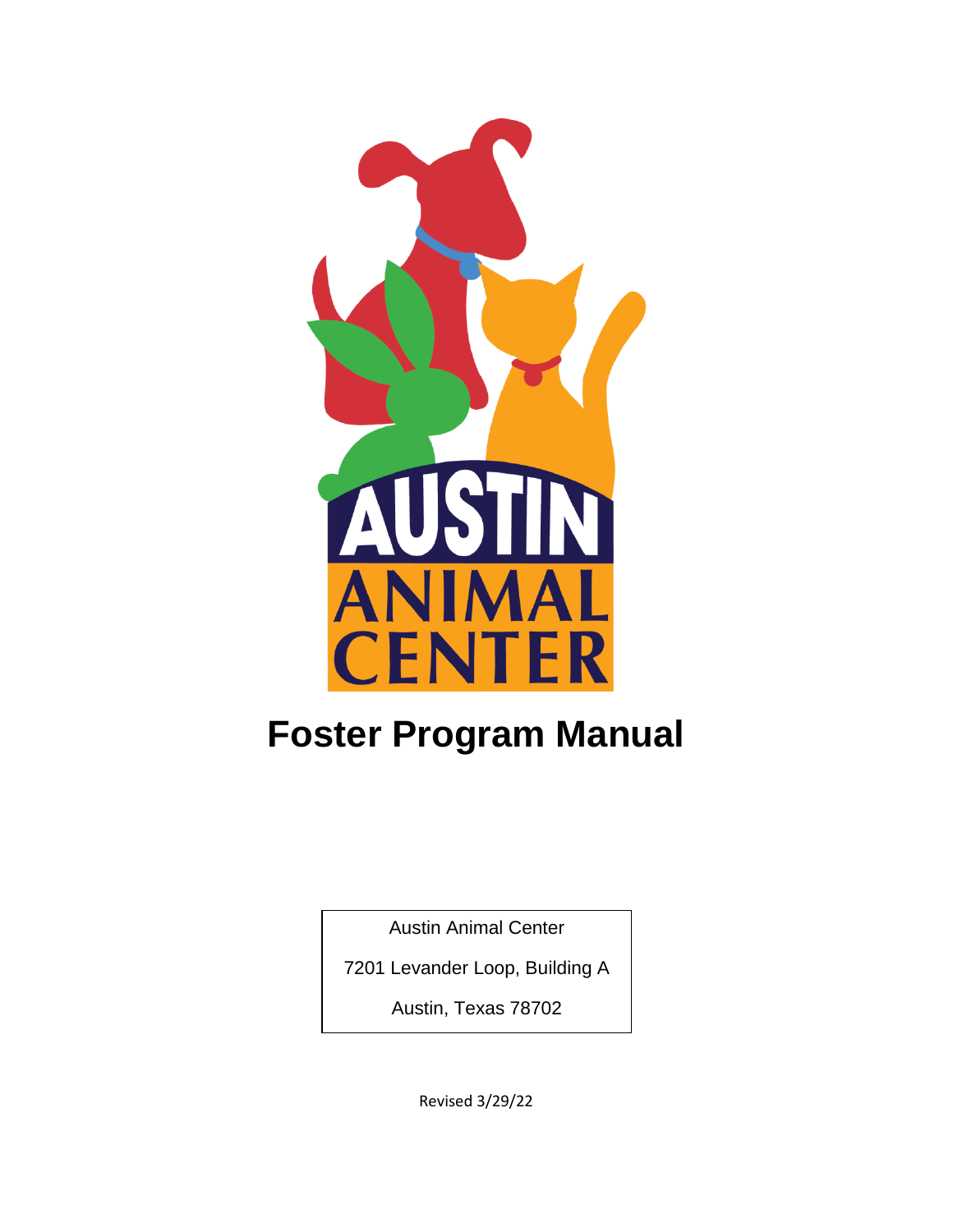## **Table of Contents**

- <span id="page-1-0"></span>**1 [Table of Contents](#page-1-0)**
- **2 [Is Fostering for the Austin Animal Center Right for You?](#page-2-0)**

#### **3-4 [Foster Program Policies and Procedures](#page-3-0)**

- Legal Guardianship
- Records and Retention
- Housing and Care Requirements
	- o Puppies and Dogs
	- o Kittens and Cats
- Additional Requirements
- **Supplies**
- Health and Temperament
- Foster Pet Adoptions

## **5-9 [How it Works](#page-4-0)**

- Getting Started
- Selecting a Foster Pet
- Picking Up a New Foster Pet
- Behavior and Training Support
- My foster pet bit someone! What should I do?
- My foster pet is lost! What should I do?
- **Medical Care** 
	- o Basic Wellness (Vaccinations and Parasite Preventatives)
	- o Sick or Injured Foster Pets
	- o Fading Kitten Syndrome
	- o Fosters Puppies or Kittens with Fleas, Ticks, or other Parasites
	- o Prescription Diets
	- o In Case of an After Hours Emergency
	- o Scheduling Spay/Neuter Surgery and Microchipping
	- o Complications After Having Surgery at Emancipet
	- o Medical Records
	- o Deceased Pets
- How can I help my foster pet find a forever home?
- My foster pet has a potential adopter, now what?
- Adoption Events
- Foster to Foster Transfers
- Returning Foster Pets to the Shelter
- **10 Public Outings and Walks - [Safety Tips for You and Your Foster](#page-9-0)  [Dog](#page-9-0)**

## **11 [Required Reading and/or Viewing for Puppy/Dog Fosters](#page-10-0)**

- Decompression Tips for New Foster Dogs
- Dog Body Language: Understand What Dogs Are Saying
- Common Dog Behavior Issues: Leash Reactivity
- Common Dog Behavior Issues: Separation Anxiety
- Common Dog Behavior Issues: Aggression
- Dog Bite Prevention
- Kids and Dogs: How Kids Should and Should Not Interact with Dog
- The Safety Guide to Children and Dogs
- House Training
- Crate Training
- Training: Nothing in Life is Free
- Enrichment and Exercise
- How to Introduce Dogs to Each Other
- How to Introduce a Dog to a Cat

#### **11-12 [Additional Resources for Puppy/Dog Fosters](#page-11-0)**

- Nursing Dog and Puppy Care
- Basic Puppy Care and Socialization
- Heartworm Disease
- Ringworm
- Demodectic (Demodex) Mange
- Sarcoptic Mange

## **12 [Required Reading and/or Viewing for Kitten/Cat Fosters](#page-12-0)**

- The Do's and Don'ts of Introducing Cats
- How to Introduce a Dog to a Cat
- Common Cat Behavior Issues: Aggression
- Common Cat Behavior Issues: Litterbox Problems
- Foster Kitten FAQ
- Fading Kitten Protocol

#### **12 [Additional Resources for Kitten/Cat Fosters](#page-12-1)**

- Nursing Cat and Kitten Care
- Bottle Baby Kitten Care
- How to Make Gruel for Kittens/Cats
- How to Syringe Feed Gruel to Kittens/Cats
- Feline Upper Respiratory Infection (URI)
- Ringworm
- **13 [Want to connect with other fosters,](#page-13-0) volunteers and staff?**
- **14 [Contact Information](#page-14-0)**
- **15-16 Foster Agreement**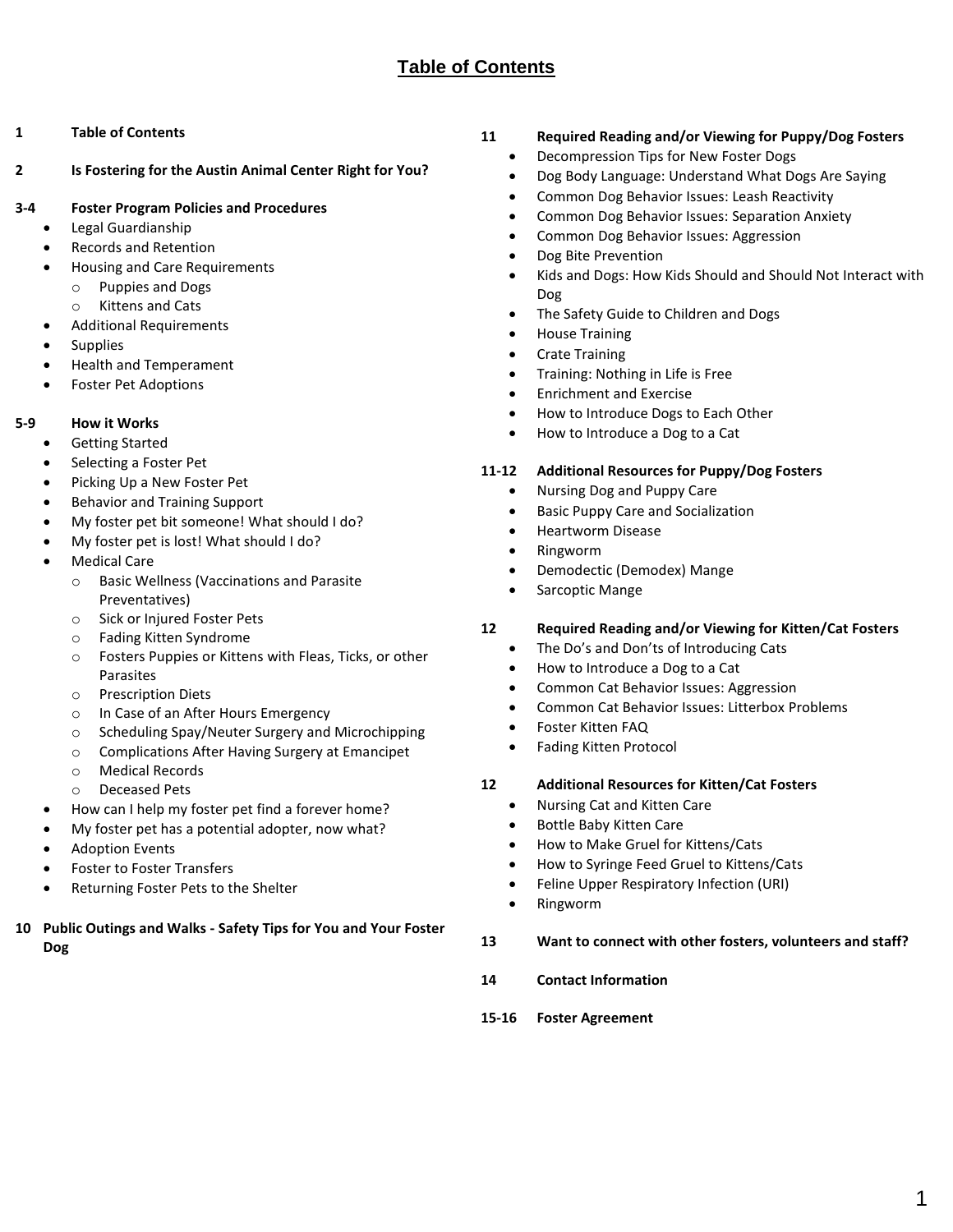## **Is Fostering for the Austin Animal Center Right for You? FAQ**

Here are some frequently asked questions that may help you decide.

## <span id="page-2-0"></span>**What is fostering?**

Fostering is providing a temporary home for a homeless pet, who for whatever reason, needs to be housed outside of the shelter. Fostering is truly lifesaving.

## **Why should I foster?**

Fostering can be a wonderful experience for you and your family. You can feel good knowing that you have made a positive difference in a pet's life, and each pet fostered in a home opens up a cage or kennel space for us to save another pet! Fostering can also provide the individual attention that some pets require. Foster commitments range from just a couple of days to several months, so you can choose a foster option that fits your lifestyle.

## **Do I need to have any special training or skills to be foster parent?**

Foster care providers should be compassionate and patient. You will be informed of their foster pet's known history and any special needs before placement in your care. The foster coordinator will also be available to help answer questions and provide resources as needed.

## **What are the requirements?**

- Be willing to abide by policies and procedures in the manual and foster care agreement
- Be able to access the internet and email regularly
- Be able to provide transport to and from AAC
- Provide some supplies and food for foster pets
- Spend time with foster pets and love them like your own
- Have up-to-date rabies vaccinations for all pets in the home

## **What types of pets need foster care?**

- Kittens and puppies too young to be in the shelter
- Pets recovering from illness or injury
- Pets that need a break from the shelter environment
- Pets with special medical or behavioral challenges

## **How long do pets need to be in foster care?**

Every situation is different! Foster needs range from a couple of day to several months or until the pet is adopted.

## **How much time do foster parents have to devote to the pet(s) in their care?**

It depends on the situation. Foster pets need all of the same things that owned pets do, and may require even more attention if they are recovering from an illness/injury or need behavior modification.

## **What are some of the potential risks of fostering a pet?**

Fostering is one of the most rewarding experiences that you can have, but there are some potential risks. While rare, risks include but are not limited to -

- Other pets in the home could catch a disease and/or a parasite from a foster pet
- Foster care providers, members of their household, or visitors could catch a disease and/or parasite from a foster pet
- Other pets in the home could be injured or killed by a foster pet.
- Foster care providers, members of the household, or visitors could be injured by a foster pet
- Foster pets could die in foster care or have to return to the shelter to be euthanized
- Foster pets may destroy personal items

## **What happens if my foster pet needs medical care?**

Medical care is provided by the veterinary staff at AAC.

## **Can foster care providers adopt their foster pets?**

Yes. Foster care providers may adopt their foster pet(s), but should notify the foster coordinator of their decision as soon as possible so that appropriate arrangements can be made.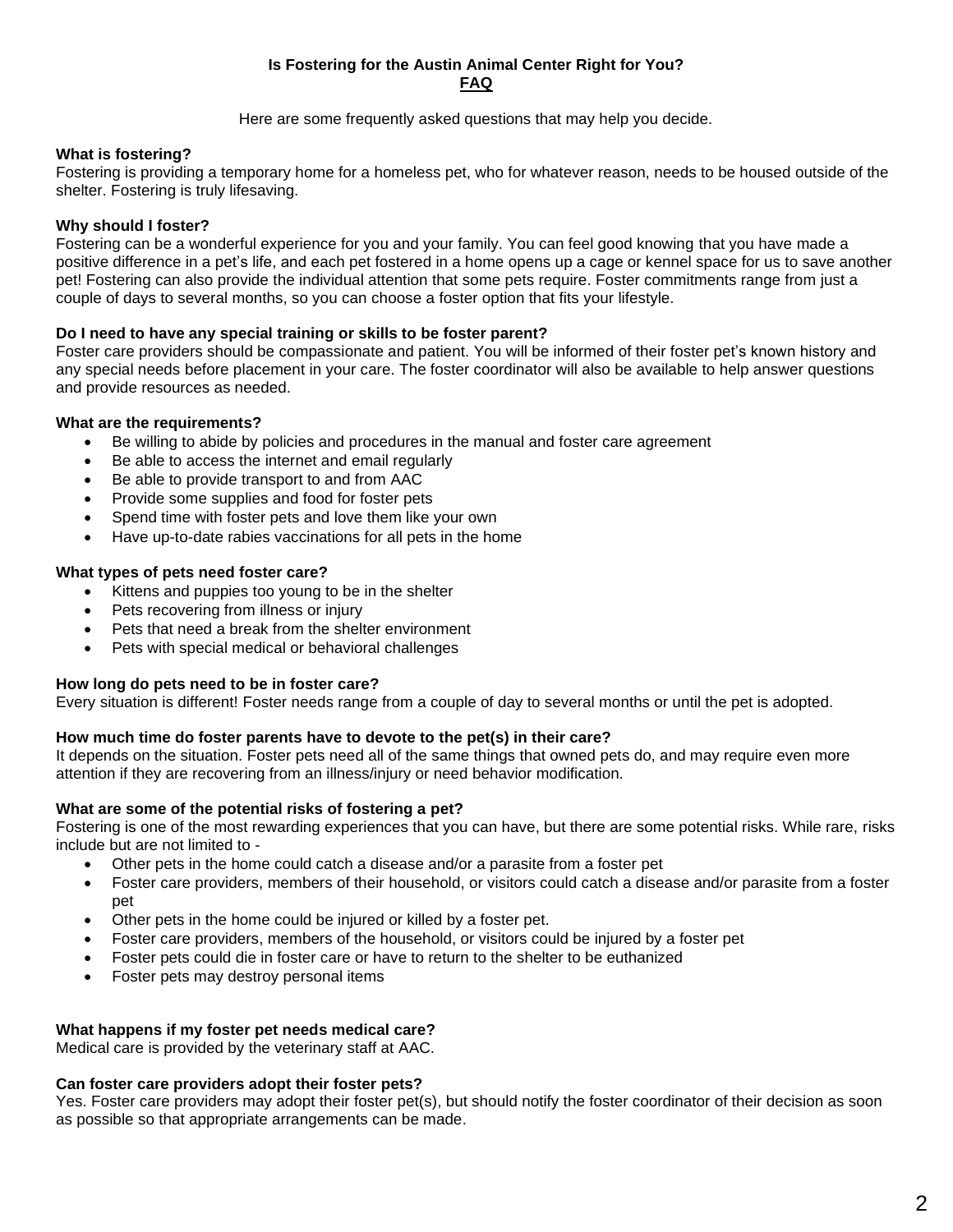## **Foster Program Policies and Procedures**

## <span id="page-3-0"></span>**Legal Guardianship**

All pets in foster care are the property of the Austin Animal Center and are subject to all applicable Austin Animal Center policies, rules and restrictions.

Foster care providers must return foster pets at any time upon the request of the foster coordinator or other Austin Animal Center staff. Austin Animal Center staff may request the return of a foster pet for many reasons, including but not limited to: the opportunity to be reclaimed by a previous owner or the opportunity to be transferred to a partner organization.

If a foster care provider is found to have improperly transferred a pet to another individual or entity, the foster care provider will be permanently removed from the foster program and the Austin Animal Center may initiate appropriate legal action in order to secure the return of the pet.

The Austin Animal Center reserves the right to perform home checks in order to ensure that foster pets are being adequately and appropriately cared for.

## **Records and Retention**

Foster care providers are not authorized to alter records provided by the Austin Animal Center. This includes both digital and hard copies of a pet's medical and/or behavioral history.

Foster care providers are expected to retain communications regarding their Austin Animal Center foster pets, including those between themselves and potential adopters.

## **Housing and Care Requirements**

- Foster care providers are expected to follow and abide by all guidelines and protocols regarding proper care of foster pets, including giving them proper food, access to water at all times, daylight, socialization, health care, etc. Foster pets must be kept in climate controlled homes where the temperature is kept between 60 and 80° F.
- Foster care providers are only allowed to treat foster pets with medications and supplements prescribed by Austin Animal Center's veterinary staff, unless alternative care arrangements have been approved by the foster coordinator.

## **Puppies and Dogs**

- Puppies should never be left unsupervised outdoors, and high traffic areas, such as the park, pet stores, public sidewalks/trails, etc., should be avoided, as puppies can be susceptible to deadly diseases that could be lurking there.
- Dogs can go outside for supervised play time/exercise. While outdoors, foster dogs must be kept on leash or in a securely fenced yard. Some dogs can jump/climb over or dig under fences surprisingly fast, so please be cautious when leaving foster dogs unsupervised.
- Foster puppies/dogs that do not have a prior history with each other should not be combined in a foster home unless the foster care provider has sought and been given permission by the foster coordinator.
- Foster puppies/dogs are prohibited from being introduced to and socializing with other pets, except those living in the foster care provider's home. This includes pets owned by other foster care providers and/or potential adopters. Any interest in such introductions should be discussed with the foster coordinator so that proper arrangements can be made.
- Foster puppies/dogs are prohibited from going to off leash dog parks or other off leash areas. They must be on leash, under your control, at all times.
- During walks, a minimum 10-feet should be maintained between foster puppies/dogs and other pets, except those also living in the foster care provider's home.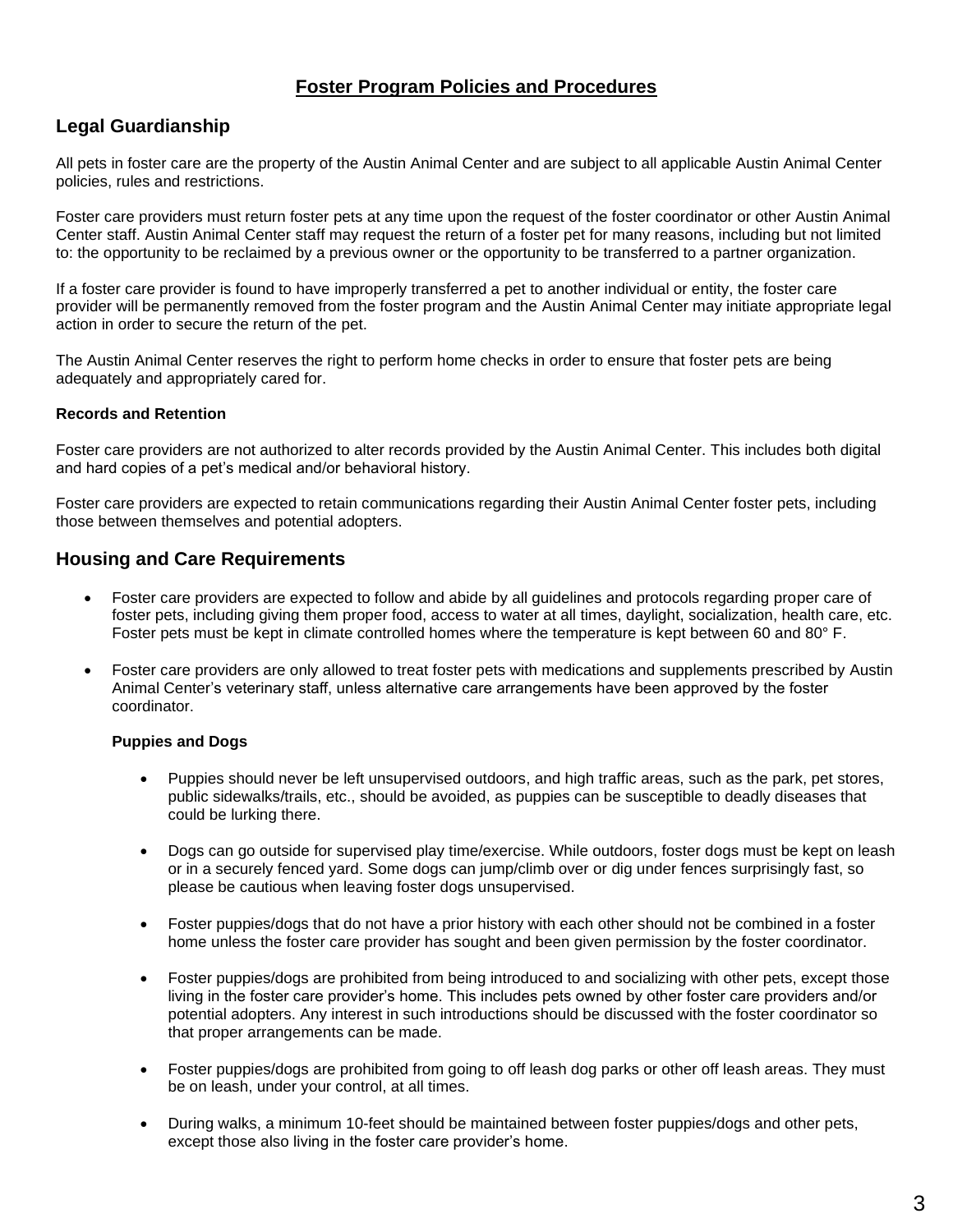## **Kittens and Cats**

- Kittens and cats in foster care should be kept indoors only. When being transported, cats and kittens must be kept in secure carriers.
- Foster kittens/cats are prohibited from being introduced to and socializing with other pets, except those living in the foster care provider's home. This includes pets owned by other foster care providers and/or potential adopters. Any interest in such introductions should be discussed with the foster coordinator so that proper arrangements can be made.

## **Additional Requirements**

- Children under the age of 18 should not be left unsupervised with any foster pets.
- If a foster pet bites and breaks someone's skin, an official report must be taken and the foster coordinator must be notified. For more details, see the "My foster pet bit someone! What should I do?" section on page 5 of this manual.
- If injury or illness results from interaction between pets in your home and foster pets, Austin Animal Center will only be responsible for the medical care and expenses of the foster pet. In some cases, you may be asked to keep your pet separate from the foster pet for a pre-determined period of time to prevent the spread of illness to your pet.
- If a foster pet is lost, the foster care provider should contact the foster coordinator immediately. For more details, see the "My foster pet is lost! What should I do?" section on page 5 of this manual.

## **Supplies**

AAC will provide foster care providers with certain supplies

- Food for puppies and kittens (this includes formula when needed)
- Any medications, supplements or prescription diets that have been prescribed by our veterinary staff
- Other items (based on availability and need)

## **Health and Temperament**

AAC will be as accurate as possible when providing information about the medical and behavioral health of pets seeking foster placement, but cannot guarantee the medical or behavioral health of any pet.

Foster care providers are required to be as accurate as possible about their foster pet's health and behavior. This will assist the shelter in determining the proper medical treatment, training and/or behavioral rehabilitation for the pet.

## **Foster Pet Adoptions**

- Please review the information and process outlined under the "How can I help my foster pet find a forever home?" and "My foster pet has a potential adopter, now what?" sections on pages 8 and 9 of this manual.
- <span id="page-4-0"></span>• Foster care providers may adopt their foster pet(s), but should notify the foster coordinator of their decision as soon as possible so that appropriate arrangements can be made.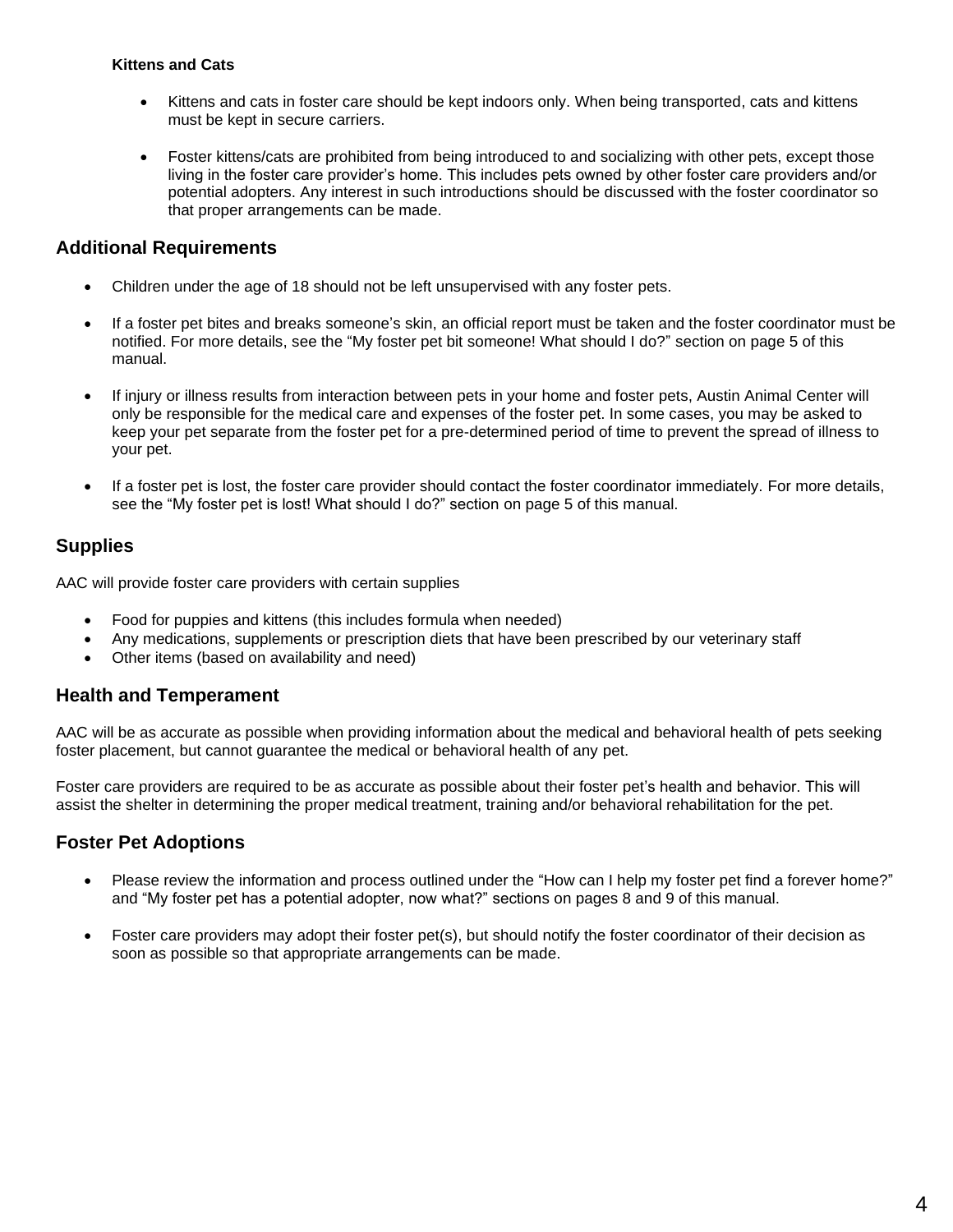## **How it Works**

## **Getting Started**

After your foster application has been received and approved, you will receive a welcome email and we will invite you to join our web-based group, which is how we communicate with our foster care providers.

Prior to fostering any pets, you will be required to sign the foster agreement (see pages 16-17), which will be kept on file at the shelter. In addition, when possible, you will be required to attend a foster program orientation.

If at any time you have questions regarding the foster program, pets that we are pursuing foster placement for, etc., please contact the foster coordinator.

Please note: We recommend creating a generic email address to be used exclusively for your foster program participation and communications, including inquiries from potential adopters interested in adopting your foster pet(s). For example: AdoptMyFosterPet@123xyz.com or AustinFosterKitties@123xyz.com. If/when you opt to create such an email address, please notify us, so that we can update your contact information in our database.

## **Selecting a Foster Pet**

After you have joined the foster program's web-based group, you will begin receiving placement pleas for pets in need. If you are interested in fostering any of these pets, please contact the foster coordinator as soon as possible. Once we receive your interest, we will verify that the pet is still available, answer any questions that you may have, and confirm a pick up date and time. If you are looking for adult or senior dogs to foster, you can find many of them on our **[AAC Adult](https://trello.com/b/5uDfx2hm)  [Dog Foster Needs Trello board](https://trello.com/b/5uDfx2hm)**.

## **Picking Up a New Foster Pet**

Once a pick up date and time has been confirmed, you will be provided with step by step instructions for pick up.

## **Behavior and Training Support**

If your foster pet exhibits behaviors that you would like help addressing or you would just like to get ahead of things with some basic training, please email the foster coordinator at [animal.foster@austintexas.gov](mailto:animal.foster@austintexas.gov) as you may be eligible for free behavior and training support via **[Friends of Austin Animal Center \(FOAAC\)](https://gcc01.safelinks.protection.outlook.com/?url=http%3A%2F%2Ffriendsofaac.org%2F&data=04%7C01%7CRebekha.Montie%40austintexas.gov%7C5f512b8640164693138f08d8801bcf32%7C5c5e19f6a6ab4b45b1d0be4608a9a67f%7C0%7C0%7C637400204214794911%7CUnknown%7CTWFpbGZsb3d8eyJWIjoiMC4wLjAwMDAiLCJQIjoiV2luMzIiLCJBTiI6Ik1haWwiLCJXVCI6Mn0%3D%7C1000&sdata=8zMXLycpR5dI4rbXbWrzGpx3pZb8G%2FpPJ94B6rw%2By%2FU%3D&reserved=0)** and their Behavior Assistance Program!

## **My foster pet bit someone! What should I do?**

If a foster pet bites a person and breaks the skin, please call 311 as soon as possible to make a report. The information gathered by 311 will allow us to determine the appropriate next steps and help to ensure that such situations are followed up on in a timely manner.

In addition to calling 311, you will need to notify the foster coordinator of the situation. This can be done via phone or email.

## **My foster pet is lost! What should I do?**

- 1. Notify the foster coordinator immediately at [animal.foster@austintexas.gov](mailto:animal.foster@austintexas.gov) and 512-978-0541.
- 2. Start searching!
- 3. Visit and join the **[Austin Lost and Found Pets](https://www.facebook.com/groups/austinlostandfoundpets/) Facebook Page** to post photos and information about the missing foster pet.
- 4. Post and search for the lost foster pet on **[Nextdoor.com](https://nextdoor.com/)** and **[Craigslist.](http://austin.craigslist.org/)org** (in the Community section under Lost & Found and Pets).
- 5. Create and distribute flyers and post signs in high traffic areas (vet clinics, pet stores, groomers, pet boarding facilities and other local businesses). Please ensure that your flyers and signs do not violate City of Austin sign regulations, click **[HERE](https://library.municode.com/tx/austin/codes/code_of_ordinances?nodeId=TIT25LADE_CH25-10SIRE)** for information. For display and design tips, click **[HERE](https://missionreunite.org/posters-and-flyers)**. If you need assistance with this, please notify the foster coordinator.
- 6. Call 311 to make a "Lost Property" report. Afterwards, forward the report # to foster coordinator.

Please note: Additional guidelines, instructions and support will be provided by the foster coordinator on a situational, case-by-case basis.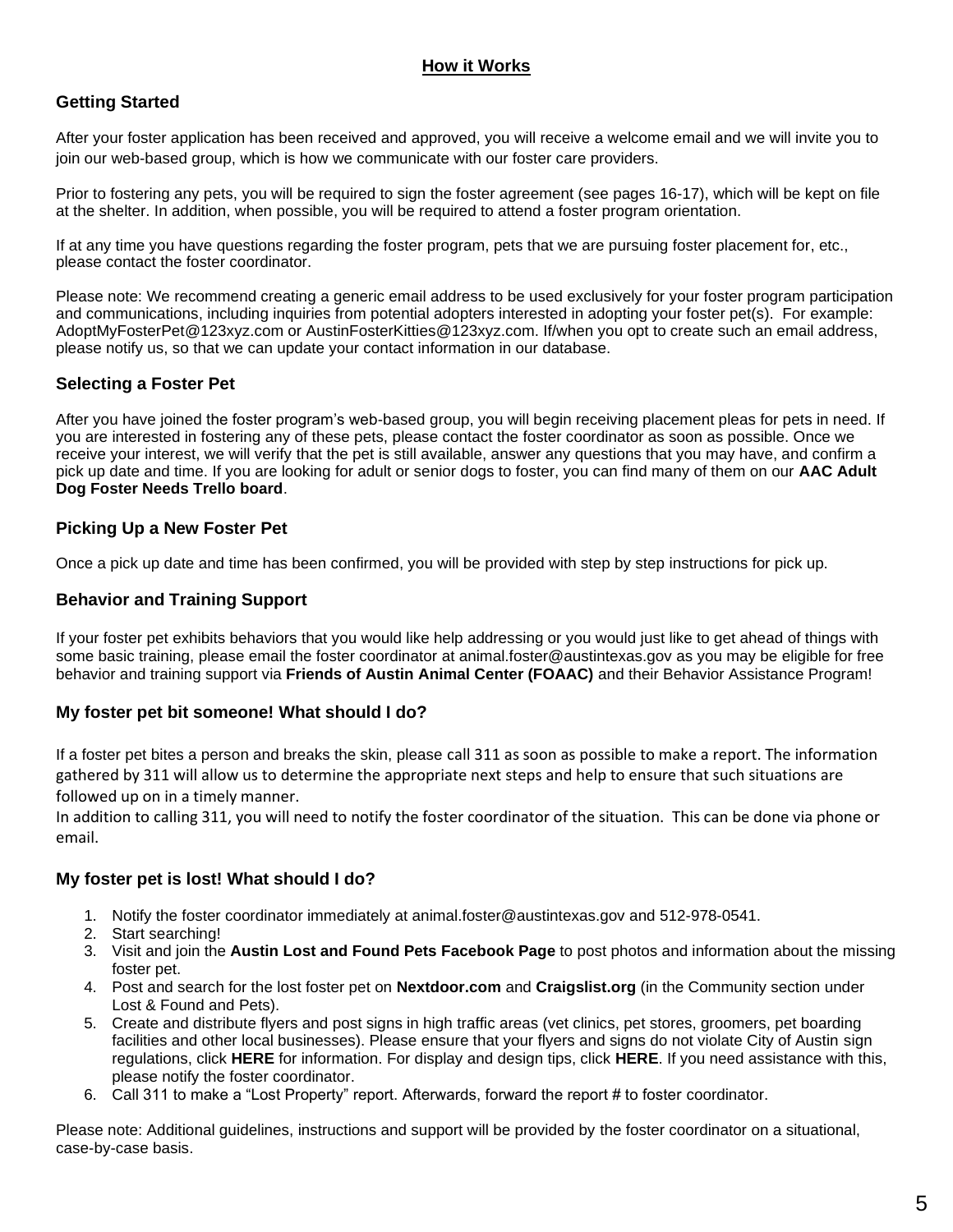## **Medical Care**

#### **Basic Wellness Services (Vaccinations and Parasite Preventatives)**

After picking up your foster pet, you will be sent a "Foster Pet Schedule" email outlining their medical needs and the dates that they are due for care.

Foster puppies and kittens under 4-months of age must have their weight checked and be given booster shots every 2-4 weeks. Foster pets over four months of age when they go into foster care may need to return to the shelter for a single booster shot 2-4 weeks after their initial shots. To schedule an appointment for basic wellness services, please click **[HERE](v2.waitwhile.com/book/foster-basicwellness)** (select the date/time that you would like, then complete the form to secure the appointment).

All foster pets over eight weeks of age must be given flea/tick and heartworm preventative each month. If their monthly due date for this medication does not coincide with any other care needs, it is not necessary to bring them to the shelter for an appointment. Instead, as their monthly due date approaches, please email us at animal.foster@austintexas.gov using the subject line "Telemedicine" to request their medication. We will then follow up with you to schedule a date/time for pick up.

Please note: Due to the large number of pets in the foster program, it is up to the foster care provider to keep track of their foster pet's booster shot and preventative schedule.

#### **Sick or Injured Foster Pets**

If your foster pet becomes ill, injured or is due for a re-check of a specific issue, please be aware that we are limiting our on-site medical appointments. During this time, please schedule an appointment only if your foster pet has an urgent medical issue or need, such as:

- Vomiting and/or diarrhea for 2 or more days
- Not eating for more than 2 days
- Trauma or injury
- Animals needing follow-up x rays
- Animals needing bandage changes
- Animals that are due for a re-check for mange or ringworm

If your foster pet is experiencing one of the issues listed above, or another medical situation that you feel is urgent, you may schedule an appointment **[HERE](v2.waitwhile.com/book/foster-medical)** (select the date/time that you would like, then complete the form to secure the appointment). If you are not sure whether or not the issue is urgent, you may call (do not text) 512- 745-0357 and/or 512-809-8332 between 9 a.m. and 6 p.m. to speak with a veterinary technician.

For any other medical issues, please email us at animal.foster@austintexas.gov using the subject line "Telemedicine". In your email, please list any symptoms that the pet is exhibiting, as well as any other concerns, and we will follow up with you to discuss further.

## **Fading Kitten Syndrome**

Fading Kitten Syndrome is a life threatening emergency in which a kitten, sometimes one that was previously healthy, "crashes" and begins to fade away. Symptoms include:

- Low body temperature the kitten feels cool or cold to the touch
- Extreme lethargy not getting up, unable to stand, not responding to touching/petting
- Gasping for breath
- Meowing/crying out

Please review the Fading Kitten Protocol found **[HERE](https://docs.google.com/document/d/1UGU51hRal0G30iYxi4w006McMp01W_fRwU46CXSm93A/edit?usp=sharing)** or in the documents section of the web-based group.

#### **Foster Puppies or Kittens with Fleas, Ticks or Other Parasites**

If you notice that your foster puppies or kittens have fleas on them, they can be bathed with plain Dawn dish soap and a small comb can be used to remove the fleas. Afterwards, they should be dried thoroughly and steps should be taken to ensure that they stay warm. All bedding used before bathing should be washed with hot water and detergent and carpets should be vacuumed thoroughly.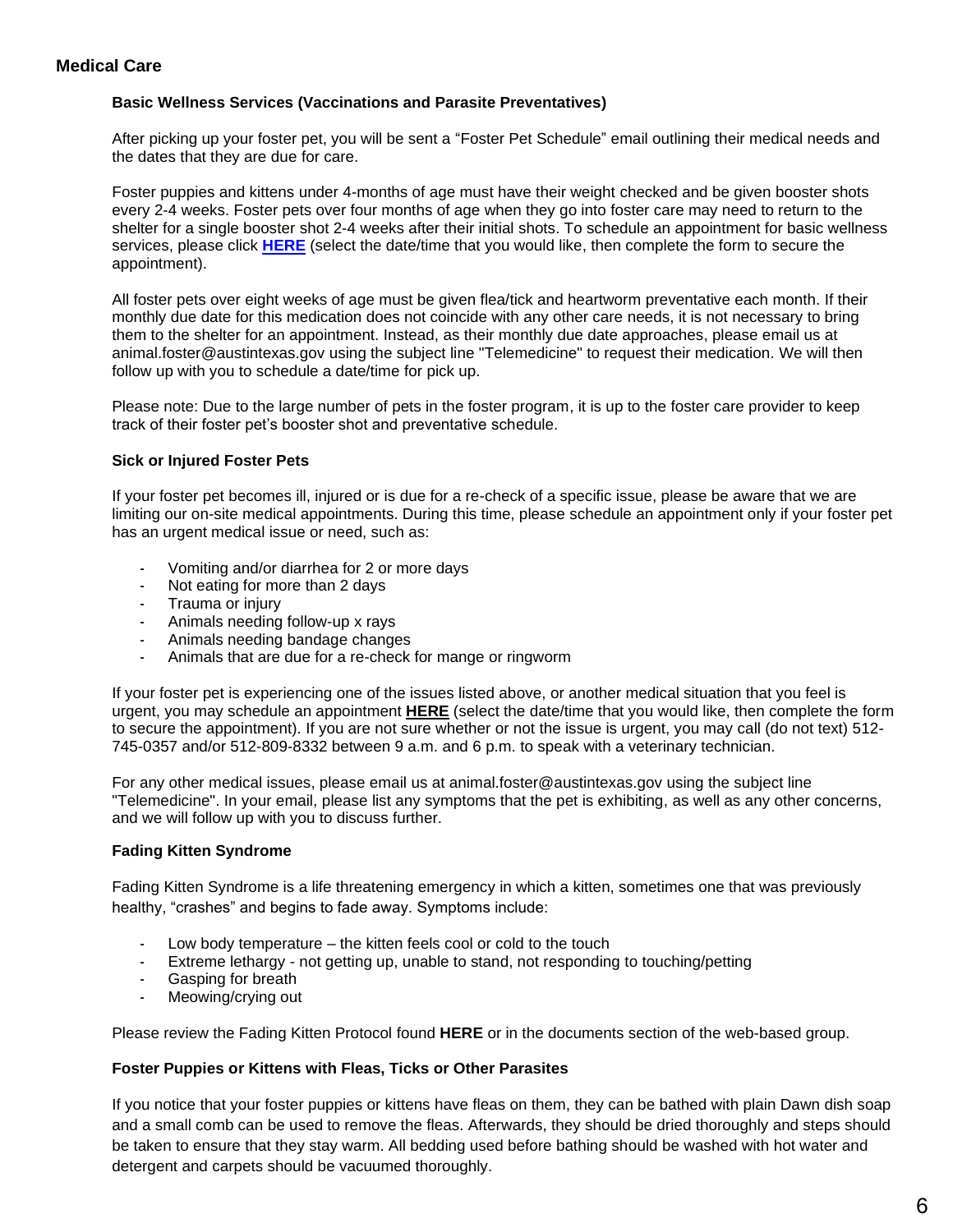For additional advice on how best to handle fleas/ticks and other parasites, please contact the foster coordinator.

#### **Prescription Diets**

If your foster pet is on a veterinary prescribed diet, refill requests must be submitted to the foster coordinator. Please plan ahead as it may take up to one week to fill your request.

#### **In Case of an After Hours Emergency**

Please DO NOT attempt to take your foster pet to the emergency veterinary hospital or contact them for anything other than an urgent, life threatening medical issue. Urgent, life threatening medical issues may include:

- Total unresponsiveness
- Frequent and/or long lasting seizures which have not been previously documented or diagnosed
- Ingestion of a toxic substance
- Profuse bleeding that cannot be stopped when pressure is applied
- Severe, unrelenting pain that has not been previously documented or diagnosed

If you are not sure whether or not the issue is life threatening, you may call (do not text) 512-745-0357 and/or 512-809-8332 between 9 a.m. and 6 p.m.

If you ultimately feel that you must take your foster pet to the emergency veterinary hospital, you will need to utilize the clinic listed below:



When you present your foster pet to the emergency clinic, you **must** inform the staff there that it is an Austin Animal Center foster pet and provide them with the pet's ID number. The emergency clinic staff will then contact designated AAC staff to verify that treatment can be provided. If the foster parent is unable to provide emergency clinic staff with the pet's AAC ID number, the pet may still be treated, but at the foster parent's expense. In such cases the foster parent may apply for reimbursement from the shelter.

Foster pets taken to the emergency vet clinic for treatment will be kept overnight at the clinic and an Animal Protection Officer will pick up in the morning to transfer the pet back to the shelter for further treatment/care.

If your foster pet is having an issue after having surgery at Emancipet, please see the 'Complications After Having Surgery at Emancipet' section below.

#### **Scheduling Spay/Neuter Surgery and Microchipping**

Emancipet provides many of our foster program's spay/neuter services and has multiple locations for your convenience.

To schedule your foster pets for surgery at Emancipet:

- 1. Click **[HERE](https://www.emancipet.org/appointments/)** and follow the instructions provided on Emancipet's website for scheduling a spay/neuter appointment.
- 2. When scheduling your appointment, be sure to note that the pet is part of AAC's foster program.
- 3. When asked for the pet's name, you will need to provide their shelter ID# (A------).
- 4. Follow all pre and post-op instructions as provided by Emancipet.

Please note: Emancipet may be booked out several weeks or months in advance. If Emancipet is not able to schedule your foster pet for surgery in a timely manner or some other issue arises, please contact the foster coordinator to make arrangements for surgery to take place at AAC.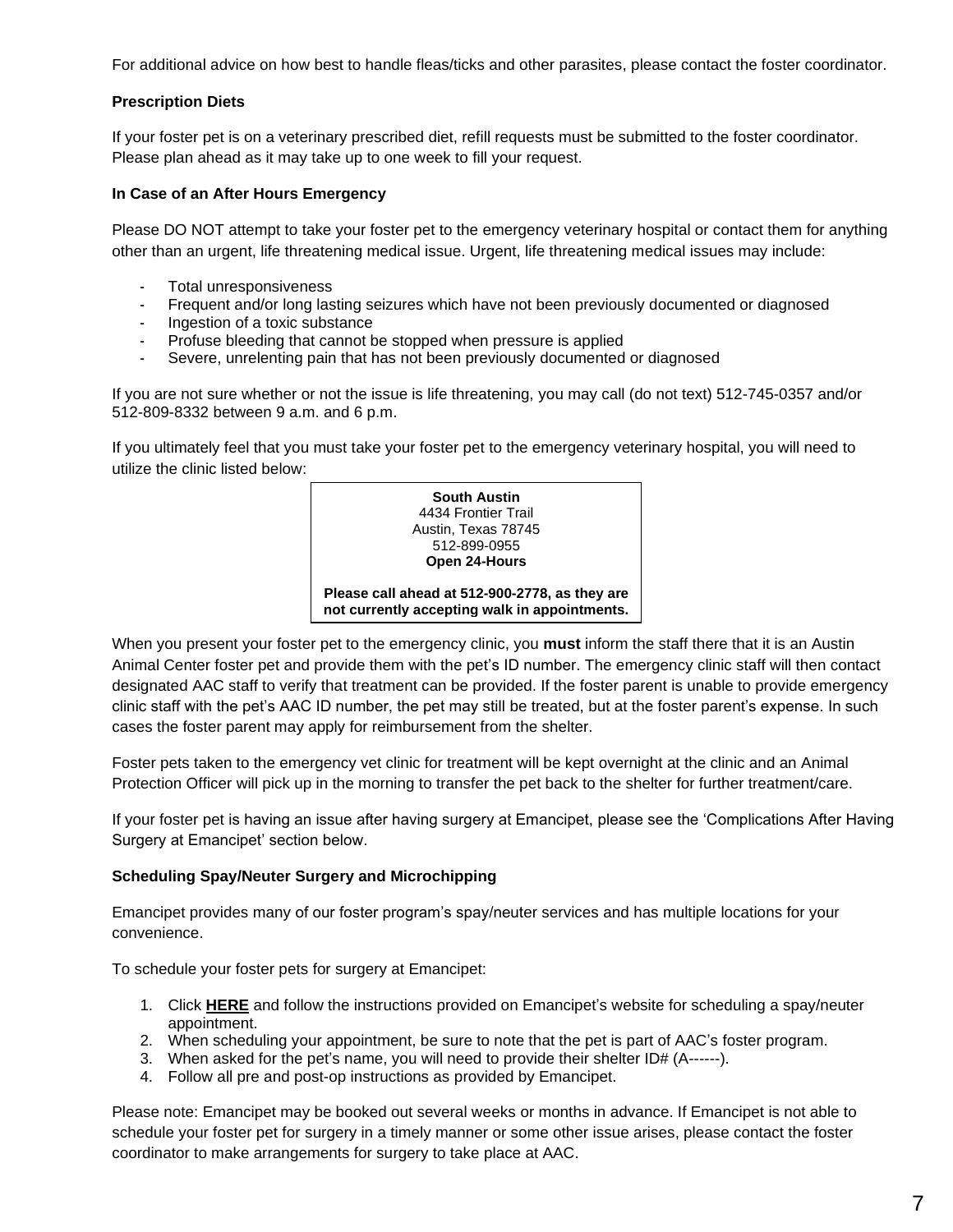## **Complications After Having Surgery at Emancipet**

If you have an urgent medical question or your foster pet seems to be having a complication after having surgery at Emancipet, please call Emancipet at 512-587-7729. Outside of their normal business hours, their medical team can be reached anytime at the "on-call" phone number listed at the beginning of the recording. Emancipet staff will be able to advise you how best to proceed.

## **Medical Records**

Medical records are available to foster care providers upon request. To request a copy of your foster pet's medical records, please contact the foster coordinator.

Please note: Foster care providers are not authorized to alter records provided by the Austin Animal Center. This includes both digital and hard copies of a pet's medical and/or behavioral history.

## **Deceased Pets**

In some cases, sick or weak pets may die in foster care. If your foster pet passes away, please contact the foster coordinator. You will be asked to provide detailed information as to what happened at the time of the death so that we can determine if other foster pets in your care may be at risk. You will be asked to bring the body back to AAC and a necropsy may be performed.

## **How can I help my foster pet find a forever home?**

When fostering a pet for AAC, you can be their number one advocate! You aren't just a foster care provider, you're a photographer, biographer, marketing specialist, and adoption counselor! To help your foster pet find their forever home…

- Take at least one clear photo of your foster pet and email it to us at [animal.foster@austintexas.gov](mailto:animal.foster@austintexas.gov) so that it can be added to our website.
- Write a short and upbeat bio for your foster pet and email it to us at [animal.foster@austintexas.gov](mailto:animal.foster@austintexas.gov) so that it can be added to our website.
- Promote your foster pet on social media (Facebook, Twitter, Instagram, Reddit and Nextdoor).
- Create and post an ad for your foster pet on [www.Craigslist.org.](https://gcc01.safelinks.protection.outlook.com/?url=http%3A%2F%2Fwww.craigslist.org%2F&data=04%7C01%7CRebekha.Montie%40austintexas.gov%7C59d17a60d7bc42c42c0e08d8707c49c7%7C5c5e19f6a6ab4b45b1d0be4608a9a67f%7C0%7C0%7C637383026398518593%7CUnknown%7CTWFpbGZsb3d8eyJWIjoiMC4wLjAwMDAiLCJQIjoiV2luMzIiLCJBTiI6Ik1haWwiLCJXVCI6Mn0%3D%7C1000&sdata=LIZ9%2F%2FpvRW0KdgpQajTu8GSzgdzg4FC%2Bv4UP%2FUO0oIc%3D&reserved=0)
- Create and put up flyers for your foster pet in appropriate locations.

For additional tips and tricks for marketing foster pets, check out the information found **[HERE](https://gcc01.safelinks.protection.outlook.com/?url=https%3A%2F%2Fwww.maddiesfund.org%2Fassets%2Fdocuments%2FInstitute%2FMarketing%2520Techniques%2520for%2520Adoption%2520from%2520Foster%2520Care%25208-14-17.pdf&data=04%7C01%7CRebekha.Montie%40austintexas.gov%7C59d17a60d7bc42c42c0e08d8707c49c7%7C5c5e19f6a6ab4b45b1d0be4608a9a67f%7C0%7C0%7C637383026398528545%7CUnknown%7CTWFpbGZsb3d8eyJWIjoiMC4wLjAwMDAiLCJQIjoiV2luMzIiLCJBTiI6Ik1haWwiLCJXVCI6Mn0%3D%7C1000&sdata=Vz46J9U5Vc4fCtPkdon8FNvZcF%2FFe7R573eatuXnyAk%3D&reserved=0)**. You can also find a simply marketing checklist **[HERE](https://drive.google.com/file/d/0B7Ts6ypyTOv-NFZyWUVZUE5TOEk/view?usp=sharing&resourcekey=0-uvl7CPoctYfupa5MhV2TKw)**.

For tips on providing potential adopters with a positive, engaging and supportive experience, check out the information found **[HERE](https://gcc01.safelinks.protection.outlook.com/?url=https%3A%2F%2Fwww.animalsheltering.org%2Fsites%2Fdefault%2Ffiles%2Fcontent%2Fadopters-welcome-guide-update%252003-02-17.pdf&data=04%7C01%7CRebekha.Montie%40austintexas.gov%7C59d17a60d7bc42c42c0e08d8707c49c7%7C5c5e19f6a6ab4b45b1d0be4608a9a67f%7C0%7C0%7C637383026398528545%7CUnknown%7CTWFpbGZsb3d8eyJWIjoiMC4wLjAwMDAiLCJQIjoiV2luMzIiLCJBTiI6Ik1haWwiLCJXVCI6Mn0%3D%7C1000&sdata=09kp4mvuRZ4BJWwo6i41yLfRDcpRGPJS%2BFxaklB%2FcT8%3D&reserved=0)**.

## **My foster pet has a potential adopter, now what?**

While pets in our foster program are not available on a first come, first served basis, potential adopters must be considered in the order in which they made contact with the foster care provider.

Detailed instructions for handling the adoption of your foster pet can be found **[HERE](https://drive.google.com/file/d/19Xqrtm85v4DszyBe8nyzrqgBdXQqmrg1/view?usp=sharing)**. Please review this information and contact the foster coordinator if you have any questions.

## **Please note:**

- If you were required to speak to our behavior team before taking home your foster pet, an adopter will need to do the same before they take the pet home. Please contact the foster coordinator to make arrangements.
- If your foster pet's veterinary care is being sponsored by Classic Canines, it is crucial that you remain in communication with them and include them when working with potential adopters, as it is vital that the pet's medical history and needs are fully discussed with potential adopters to ensure that their needs can be met post adoption. Failure to include Classic Canines in this process could detrimentally impact the pet's health and ongoing wellbeing.
- All pets must be spayed/neutered and microchipped prior to being transferred to an adopter.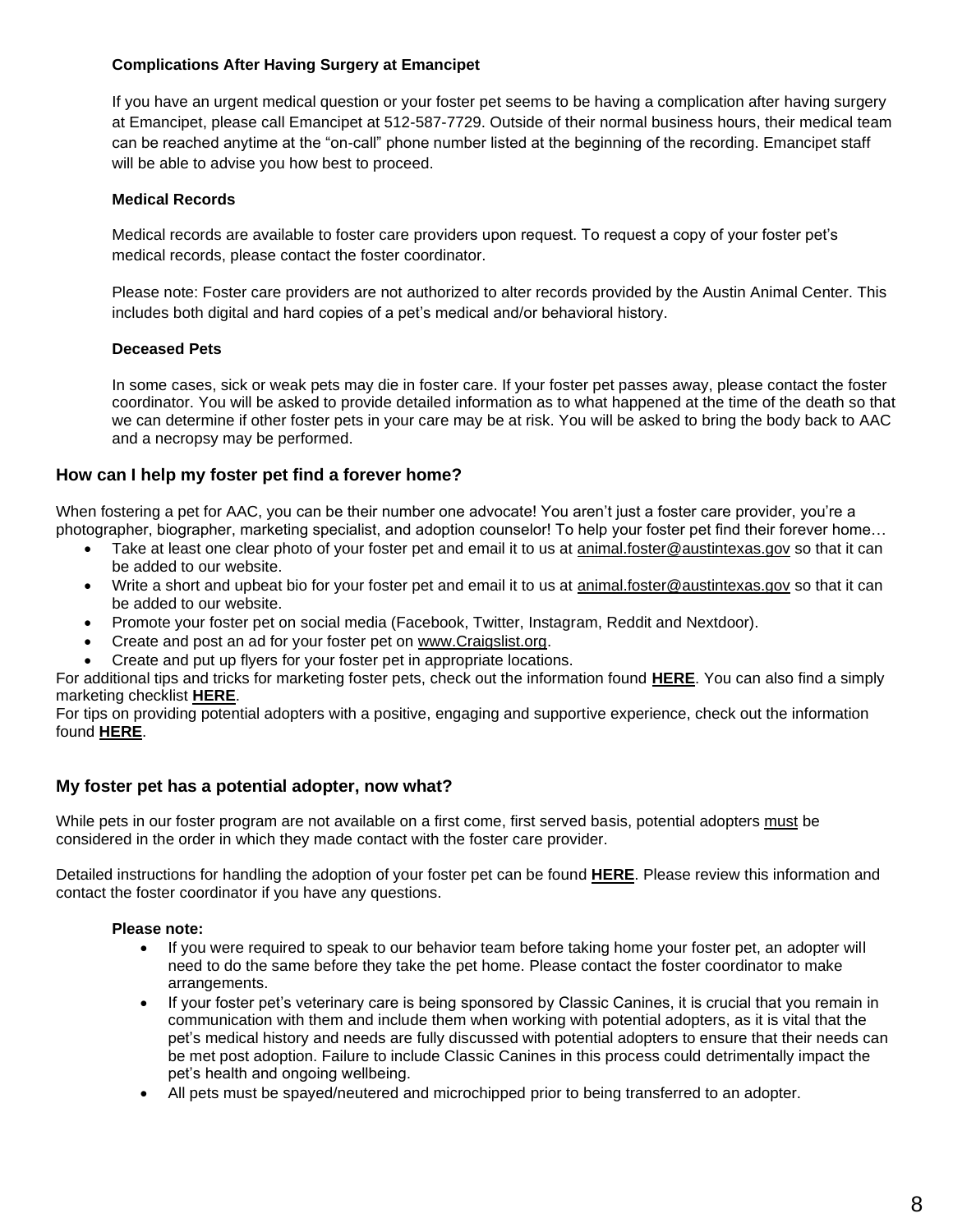## **Adoption Events**

Another option for foster care providers seeking forever homes for the pets in their care are adoption events. These events are typically held on weekends, at various locations throughout Austin and the surrounding area. Details about these events are posted to the web-based group as they become available.

## **Foster to Foster Transfers**

If you wish to transfer your foster pet into the care of another foster care provider, you must seek and receive approval from a foster coordinator in advance. Transfer requests will be considered on a case by case basis and may require additional input from our veterinary and/or behavior team staff prior to approval. In some cases, we may not approve of a foster to foster transfer and may ask that you return the pet to the shelter for further evaluation if/when you are unable to continue fostering.

Prior to transferring a foster pet, you will need to complete a behavior profile for the pet(s) that you are transferring. Behavior profiles and instructions can be found **[HERE](https://drive.google.com/drive/folders/1SN2d3loCdLp3R7usKR-BiY5IikJOQ6AB?usp=sharing)**.

## **Returning Foster Pets to the Shelter**

If you need to return your foster pet to the shelter, please email animal.foster@austintexas.gov so that we can make arrangements for you to do so. Please use "FOSTER PET RETURN" and the pet's ID# as the subject line of your email.

<span id="page-9-0"></span>Prior to returning a foster pet, you will need to complete a behavior profile for the pet(s) that you are returning. Behavior profiles and instructions can be found **[HERE.](https://drive.google.com/drive/folders/1SN2d3loCdLp3R7usKR-BiY5IikJOQ6AB?usp=sharing)**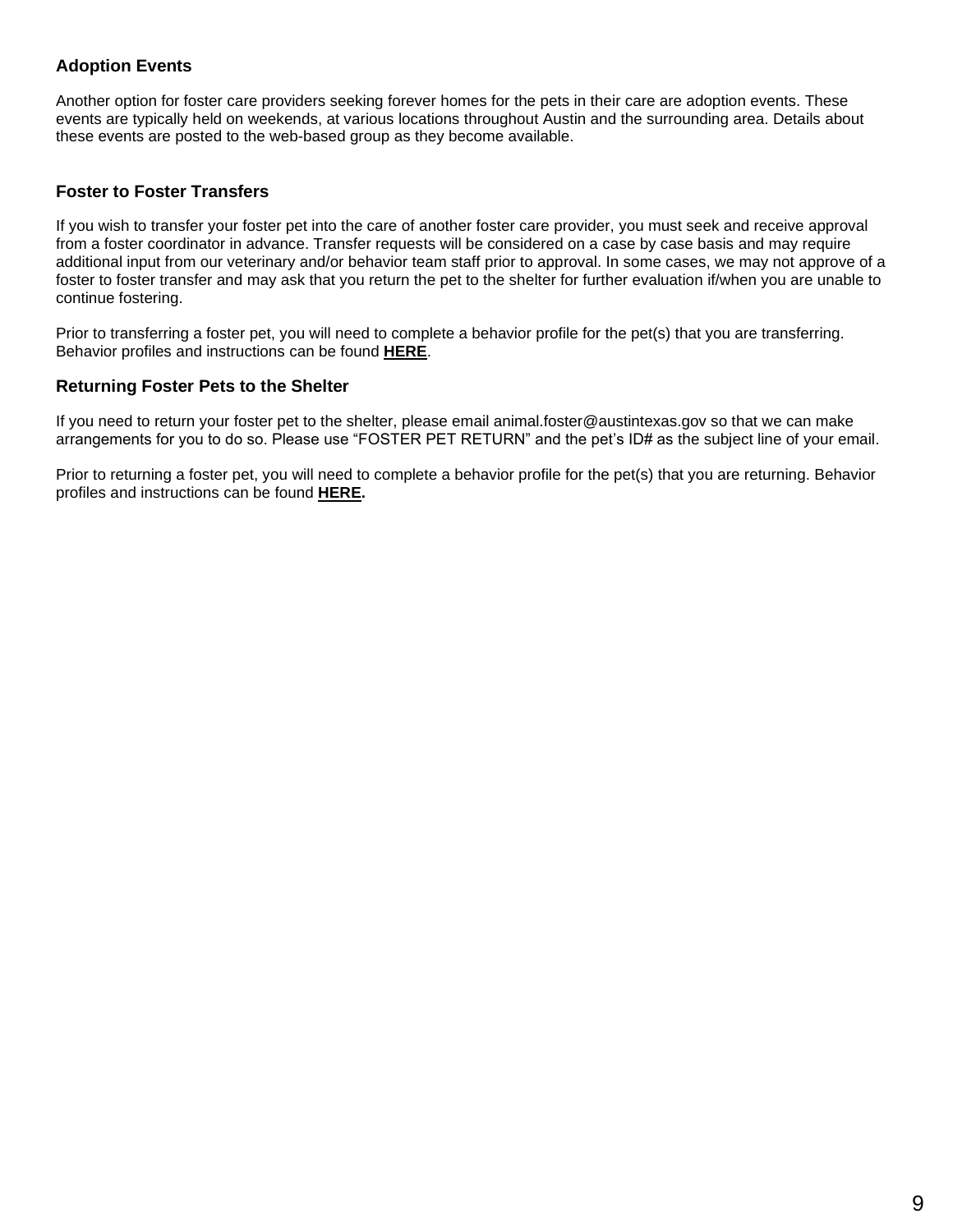## **Public Outings and Walks Safety Tips for You and Your Foster Dog**

## **Before the Outing/Walk**

- Make sure that you have the appropriate supplies. These include: a cell phone, poop bags, a bottle of water, a collapsible bowl, and a list of emergency numbers.
- Make sure that the dog is properly fitted with a collar. If needed, a harness can be used in addition to the collar. If you aren't sure whether or not the dog is properly outfitted, ask staff to check.
- The dog should have a leash properly attached to their collar, or harness. Check to be sure that all equipment is fastened, and that no equipment is frayed, worn or has stitching coming out. Flexi / retractable leashes should not be used.
- Take time to introduce yourself to the dog that you'll be walking. The dog may be excitable. Be calm and assertive and try not to get the dog any more excited or playful than it already is. If you feel that you cannot control the dog, please return it and select a dog that you can safely handle.
- Do not wrap the leash around your hand. It would be terrible for a dog to get loose, but much worse if the dog drug you, the handler, into a dangerous traffic situation. If you feel that a dog is pulling you off your feet or that you are at risk of losing control of the dog, please return it and select a dog that you can safely handle.
- Walk your dog on a short leash a long leash gives the dog more strength and leverage.

## **During the Outing/Walk**

- Be aware of other dogs, bicyclists, runners and walkers that might cross your path and give them the right of way. Keep your distance from other pets and do not introduce shelter dogs to privately owned dogs.
- Be visible! Wear bright colors so that you can be easily seen by oncoming traffic.
- Cross safely. Look both ways when you cross traffic and remember that the prey drive of any dog can kick in at any time. Be aware of your surroundings and do not let the dog walk far in front of you or far behind you.
- Do not use headphones or talk on a cell phone while walking the dog. Use all of your senses to ensure that you, those around you, and the dog remain safe.
- Pay attention to the dog's respiration rate and overall appearance and attitude. Since many of the dogs have been relatively non-mobile for weeks or months, they may become fatigued quite quickly. Make sure to offer water regularly and take breaks periodically so the dog can catch his breath.
- If you notice the dog acting strangely or you find yourself in a dangerous situation, do not hesitate to contact 311 for pet protection's assistance. You can also contact the foster hotline at 512-978-0541.
- If there is an emergency, such as a person being bitten, call 911 for assistance.

## **Additional Tips**

- Use distance or distraction to reduce aroused behavior and reactivity
- Keep two hands on leash for best control
- Let faster traffic pass on left, keep slower traffic on your right.
- Reward & praise the dog for calm behavior, easy walking or jogging, and sitting for greetings.
- Take pictures and videos when it is safe to so, and share your experiences with volunteers, staff, and other fosters! Or invite a friend along to be a photographer and document the outing or overnight.
- <span id="page-10-0"></span>• Have fun!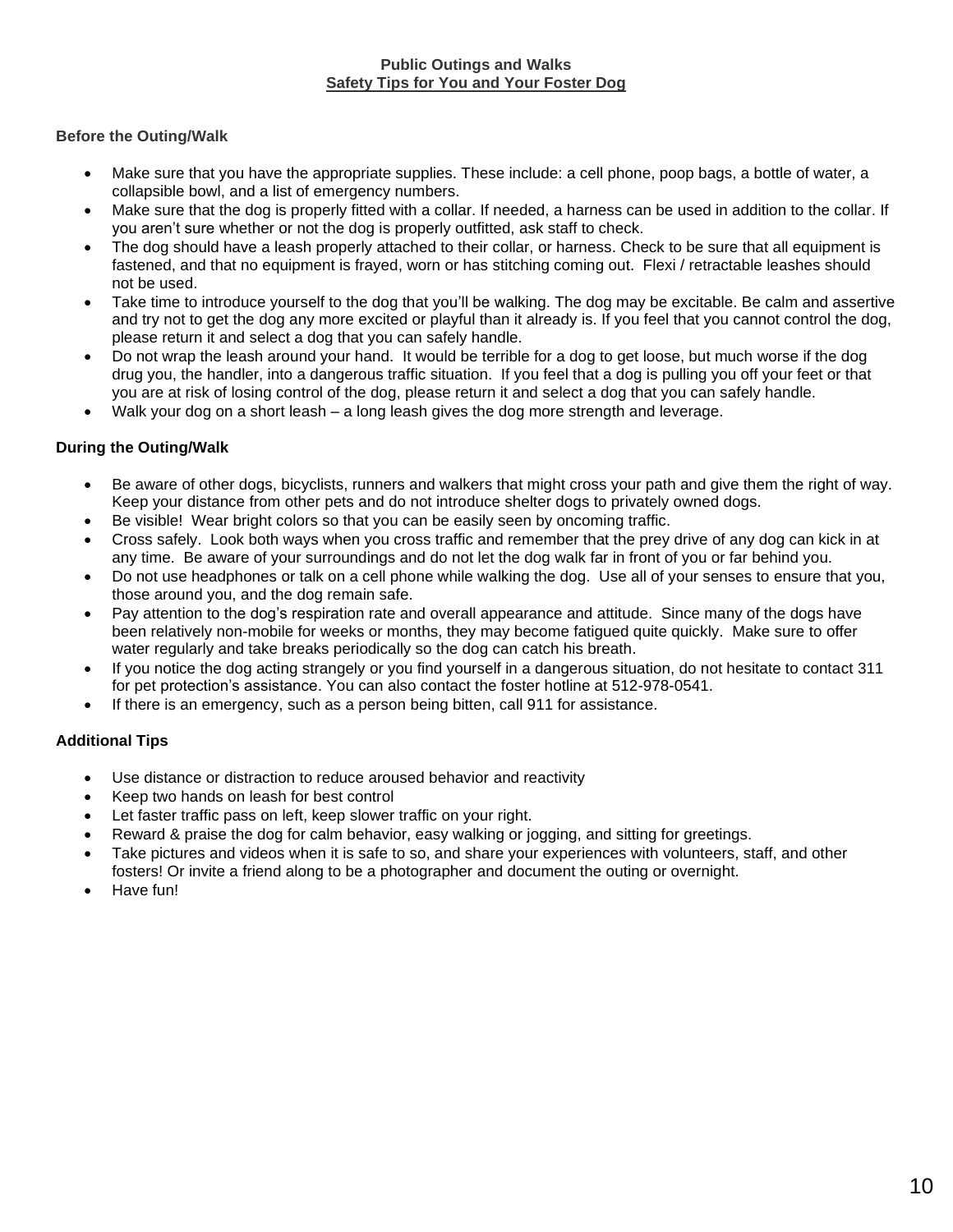#### **Required Reading and/or Viewing for Puppy/Dog Fosters**

#### *Safety, Behavior and Training Information –*

#### **Review the "Public Outings and Walks - Safety Tips for You and Your Foster Dog" section on page 10!**

#### **Decompression Tips for New Foster Dogs**

[http://www.huffingtonpost.com/steffen-baldwin/chill-out-decompression-t\\_b\\_8331986.html](http://www.huffingtonpost.com/steffen-baldwin/chill-out-decompression-t_b_8331986.html)

#### **Dog Body Language: Understand What Dogs Are Saying**

<https://youtu.be/0ri0wndPzCM>

#### **Common Dog Behavior Issues: Leash Reactivity**

<http://careforreactivedogs.com/start-here/>

**Common Dog Behavior Issues: Separation Anxiety** [https://www.whole-dog-journal.com/issues/11\\_7/features/Canine-Separation-Anxiety\\_16044-1.html](https://www.whole-dog-journal.com/issues/11_7/features/Canine-Separation-Anxiety_16044-1.html) 

**Common Dog Behavior Issues: Aggression** <https://www.aspca.org/pet-care/dog-care/common-dog-behavior-issues/aggression>

#### **Dog Bite Prevention**

<https://www.aspca.org/pet-care/dog-care/dog-bite-prevention>

#### **Kids and Dogs: How Kids Should and Should Not Interact with Dogs**

<http://drsophiayin.com/blog/entry/kids-and-dogs-how-kids-should-and-should-not-interact-with-dogs>

#### **The Safety Guide to Children and Dogs**

<https://positively.com/articles/dog-child-safetyguide/>

#### **House Training**

[http://www.humanesociety.org/animals/dogs/tips/housetraining\\_puppies.html](http://www.humanesociety.org/animals/dogs/tips/housetraining_puppies.html)

#### **Crate Training**

[http://www.humanesociety.org/animals/dogs/tips/crate\\_training.html](http://www.humanesociety.org/animals/dogs/tips/crate_training.html)

#### **Training: Nothing in Life is Free**

[http://www.humanesociety.org/animals/dogs/tips/training\\_nothing\\_in\\_life\\_is\\_free.html](http://www.humanesociety.org/animals/dogs/tips/training_nothing_in_life_is_free.html)

#### **Enrichment and Exercise**

https://positively.com/dog-wellness/dog-enrichment/ <https://positively.com/dog-wellness/exercise/>

#### **How to Introduce Dogs to Each Other**

[https://drive.google.com/file/d/1krOMhskZOJDal4UgwsP-y0V2\\_4bWek34/view?usp=sharing](https://drive.google.com/file/d/1krOMhskZOJDal4UgwsP-y0V2_4bWek34/view?usp=sharing) <http://bestfriends.org/resources/introducing-dogs-each-other>

#### <span id="page-11-0"></span>**How to Introduce a Dog to a Cat:**

[https://drive.google.com/file/d/1o6wxtAMJ5ngTgQ\\_k6oqnBkfLaZQ9D0Zm/view?usp=sharing](https://drive.google.com/file/d/1o6wxtAMJ5ngTgQ_k6oqnBkfLaZQ9D0Zm/view?usp=sharing)

#### **Additional Resources for Puppy/Dog Fosters**

#### **Nursing Dog and Puppy Care**

[http://www.austintexas.gov/sites/default/files/files/Pet\\_Services/Foster\\_Care\\_Manual/Nursing\\_Mother\\_Dogs\\_and\\_Their\\_Puppie](http://www.austintexas.gov/sites/default/files/files/Animal_Services/Foster_Care_Manual/Nursing_Mother_Dogs_and_Their_Puppies.pdf) [s.pdf](http://www.austintexas.gov/sites/default/files/files/Animal_Services/Foster_Care_Manual/Nursing_Mother_Dogs_and_Their_Puppies.pdf)

#### **Basic Puppy Care and Socialization**

[http://www.austintexas.gov/sites/default/files/files/Pet\\_Services/Foster\\_Care\\_Manual/PUPPIES.pdf](http://www.austintexas.gov/sites/default/files/files/Animal_Services/Foster_Care_Manual/PUPPIES.pdf) [http://www.whole-dog-journal.com/issues/16\\_12/features/properly-socializing-your-puppy\\_20878-1.html](http://www.whole-dog-journal.com/issues/16_12/features/properly-socializing-your-puppy_20878-1.html)

#### **Heartworm Disease**

<https://www.heartwormsociety.org/pet-owner-resources/heartworm-basics>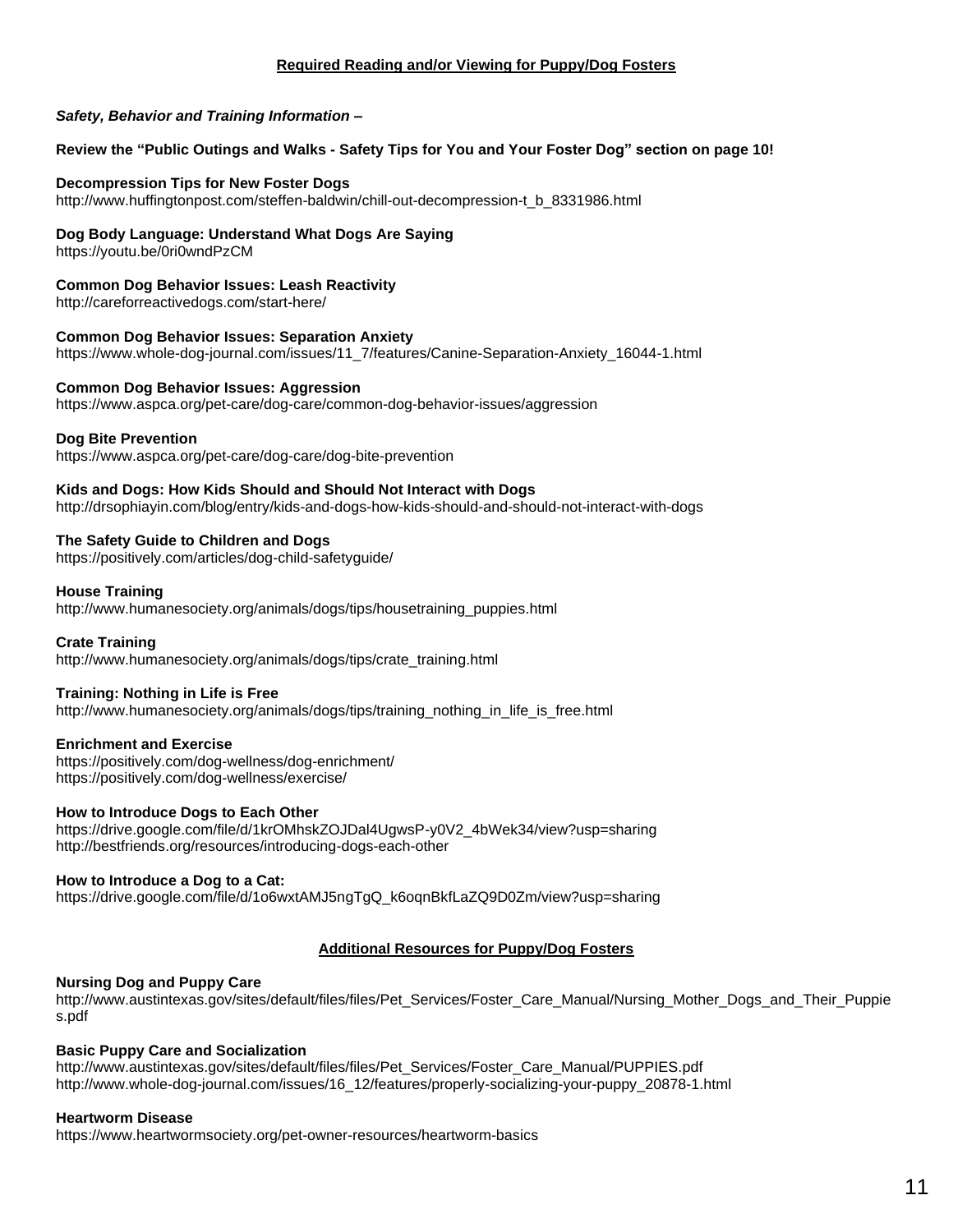#### **Ringworm**

[http://www.austintexas.gov/sites/default/files/files/Pet\\_Services/Foster\\_Care\\_Manual/Ringworm.pdf](http://www.austintexas.gov/sites/default/files/files/Animal_Services/Foster_Care_Manual/Ringworm.pdf)

#### **Demodectic (Demodex) Mange**

[http://www.vcahospitals.com/main/pet-health-information/article/pet-health/mange-demodectic-in-dogs/741](http://www.vcahospitals.com/main/pet-health-information/article/animal-health/mange-demodectic-in-dogs/741)

#### **Sarcoptic Mange**

<span id="page-12-0"></span>[http://www.vcahospitals.com/main/pet-health-information/article/pet-health/mange-sarcoptic-in-dogs/839](http://www.vcahospitals.com/main/pet-health-information/article/animal-health/mange-sarcoptic-in-dogs/839)

#### **Required Reading and/or Viewing for Kitten/Cat Fosters**

#### *Safety, Behavior and Training Information –*

#### **The Dos and Don'ts of Introducing Cats**

<https://www.jacksongalaxy.com/blog/the-dos-and-donts-of-introducing-cats/>

#### **How to Introduce a Dog to a Cat:**

[https://drive.google.com/file/d/1o6wxtAMJ5ngTgQ\\_k6oqnBkfLaZQ9D0Zm/view?usp=sharing](https://drive.google.com/file/d/1o6wxtAMJ5ngTgQ_k6oqnBkfLaZQ9D0Zm/view?usp=sharing)

#### **Common Cat Behavior Issues: Aggression**

<https://www.aspca.org/pet-care/cat-care/common-cat-behavior-issues/aggression-cats>

#### **Common Cat Behavior Issues: Litterbox Problems**

<https://www.aspca.org/pet-care/cat-care/common-cat-behavior-issues/litter-box-problems>

#### *Very Important Foster Kitten Information –*

#### **Foster Kitten FAQ**

<https://drive.google.com/file/d/1eT6FrLKFnQja2J-Q7-Am8nZw7x8d-VrT/view?usp=sharing>

#### **Fading Kitten Protocol**

<span id="page-12-1"></span>[https://docs.google.com/document/d/1UGU51hRal0G30iYxi4w006McMp01W\\_fRwU46CXSm93A/edit?usp=sharing](https://docs.google.com/document/d/1UGU51hRal0G30iYxi4w006McMp01W_fRwU46CXSm93A/edit?usp=sharing)

#### **Additional Resources for Kitten/Cat Fosters**

#### **Nursing Cat and Kitten Care**

[http://www.austintexas.gov/sites/default/files/files/Pet\\_Services/Foster\\_Care\\_Manual/NURSING\\_MOTHER\\_CATS\\_AND\\_KITTE](http://www.austintexas.gov/sites/default/files/files/Animal_Services/Foster_Care_Manual/NURSING_MOTHER_CATS_AND_KITTENS.pdf) [NS.pdf](http://www.austintexas.gov/sites/default/files/files/Animal_Services/Foster_Care_Manual/NURSING_MOTHER_CATS_AND_KITTENS.pdf)

#### **Bottle Baby Kitten Care**

[https://www.dropbox.com/s/z7pwoipf7nxsbld/KittenLady\\_OrphanKittens.pdf?dl=0](https://www.dropbox.com/s/z7pwoipf7nxsbld/KittenLady_OrphanKittens.pdf?dl=0) <http://www.kittenlady.org/savekittens>

#### **How to Make Gruel for Syringe Feeding Kittens/Cats**

<https://youtu.be/6feWmWAu-48>

#### **How to Syringe Feed Gruel to Kittens/Cats**

<https://youtu.be/-4d3-Ge7TyA>

#### **Feline Upper Respiratory Infection (URI)**

[http://www.austintexas.gov/sites/default/files/files/Pet\\_Services/Foster\\_Care\\_Manual/Feline\\_Upper\\_Respiratory\\_Infection.pdf](http://www.austintexas.gov/sites/default/files/files/Animal_Services/Foster_Care_Manual/Feline_Upper_Respiratory_Infection.pdf)

#### **Ringworm**

[http://www.austintexas.gov/sites/default/files/files/Pet\\_Services/Foster\\_Care\\_Manual/Ringworm.pdf](http://www.austintexas.gov/sites/default/files/files/Animal_Services/Foster_Care_Manual/Ringworm.pdf)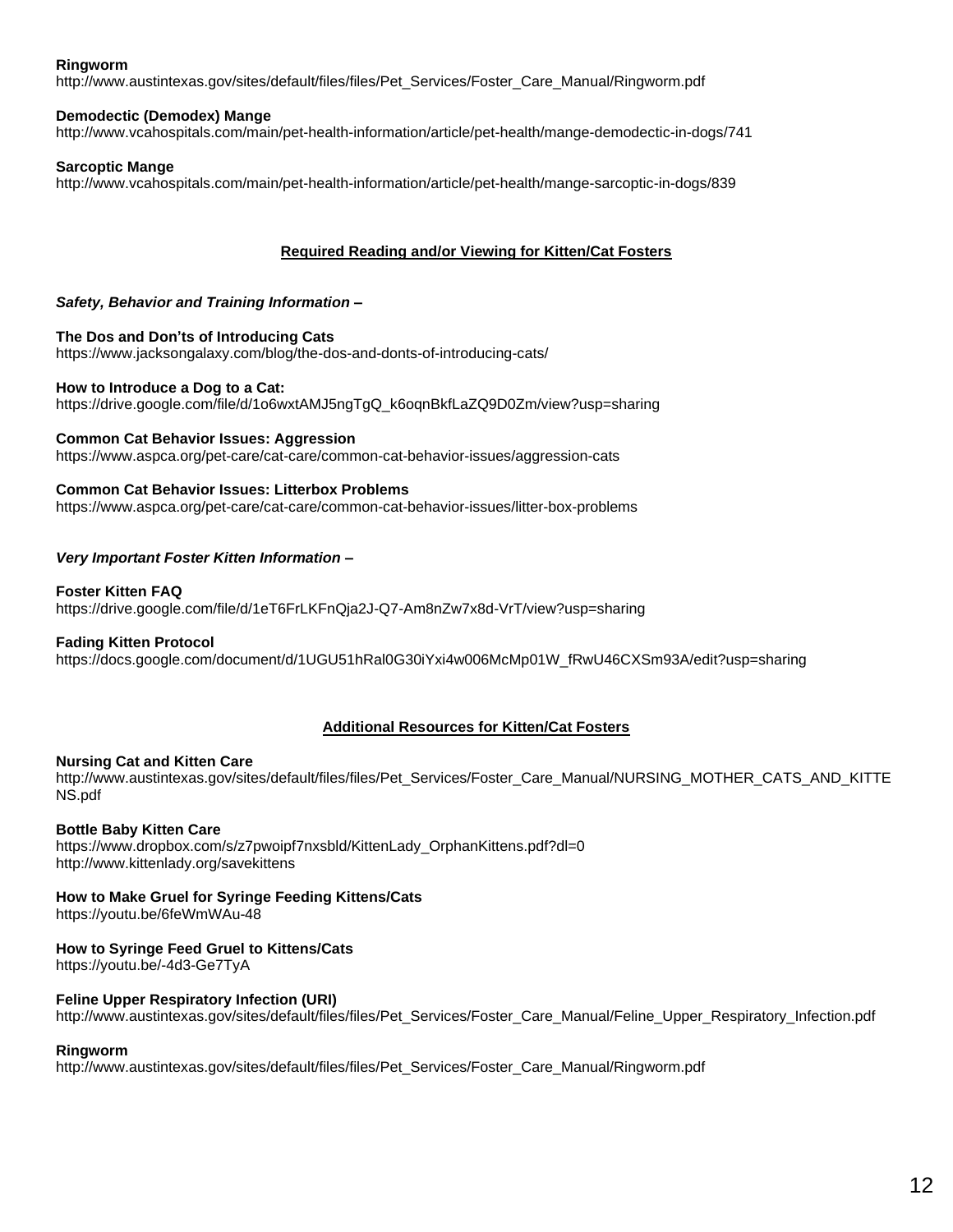## <span id="page-13-0"></span>**Want to connect with other fosters, volunteers and staff?**

## **Join us on Facebook: [Austin Animal Center](https://www.facebook.com/groups/AACvolunteersandstaff/) Staff, Volunteers and Fosters [AAC Cat Volunteers](https://www.facebook.com/groups/AACcatvolunteers/)**

These groups are open to current, active volunteers, fosters and staff members.

## **What is the purpose of these pages?**

There are several ways they can be used, including:

- Fosters and volunteers are urged to take candid, cute photos and videos of shelter pets. We use these, along with your stories and observations, to construct posts for the shelter's external Facebook page. This helps find homes for more difficult-to-adopt pets. Always include the Pet ID of the pet you are photographing at the end of your post so they can be easily identified at the shelter.
- Want to share a happy story or informative article with the group? Go ahead. We all love to learn and there are so many great resources out there! Consider following ASPCA Pro and Pet Sheltering to find out the latest in pet welfare.

There are certain things we ask you not to post to the Facebook group pages, as they are better addressed with the coordinators. Two of these are:

- Concerns or complaints about a staff member, another volunteer or an issue at the shelter.
- Complaints, suggestions or concerns about shelter policies and procedures.

All group members are expected to conduct themselves with respect and compassion towards everyone else on the page. The shelter reserves the right to moderate comments and posts. Posts may be removed from the page at any time. The author of the removed post will always receive an email or message from the moderator, explaining why their post or comment was removed.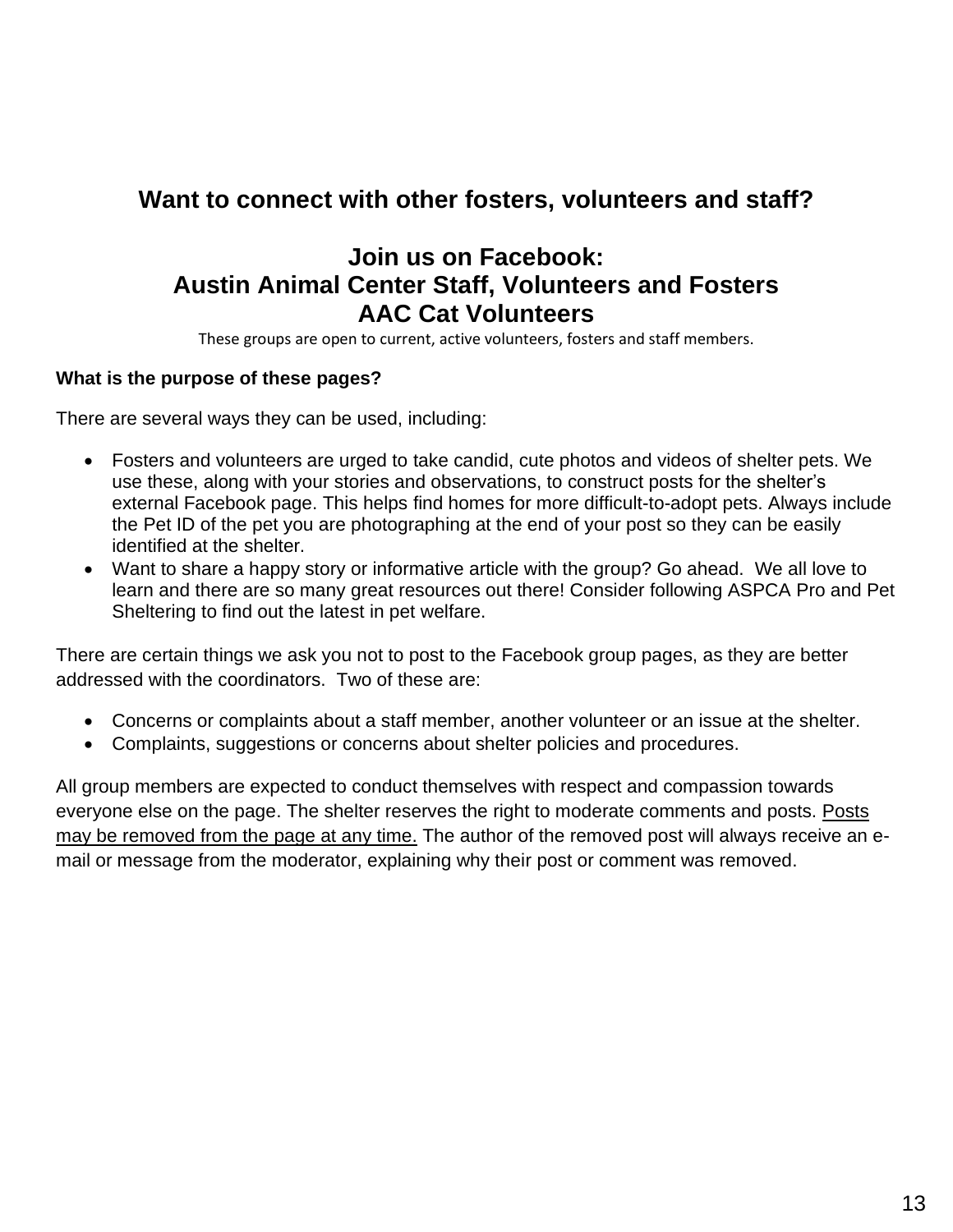## **Contact Information**

<span id="page-14-0"></span>Foster Program Hotline: 512-978-0541 Foster Program Email: [animal.foster@austintexas.gov](mailto:animal.foster@austintexas.gov)

> Mailing Address: Austin Animal Center – Foster Program 7201 Levander Loop, Bldg A Austin, TX 78702

After Hours Emergency Vet Clinics:<http://www.eahnwa.com/> Follow the instructions outlined on page 8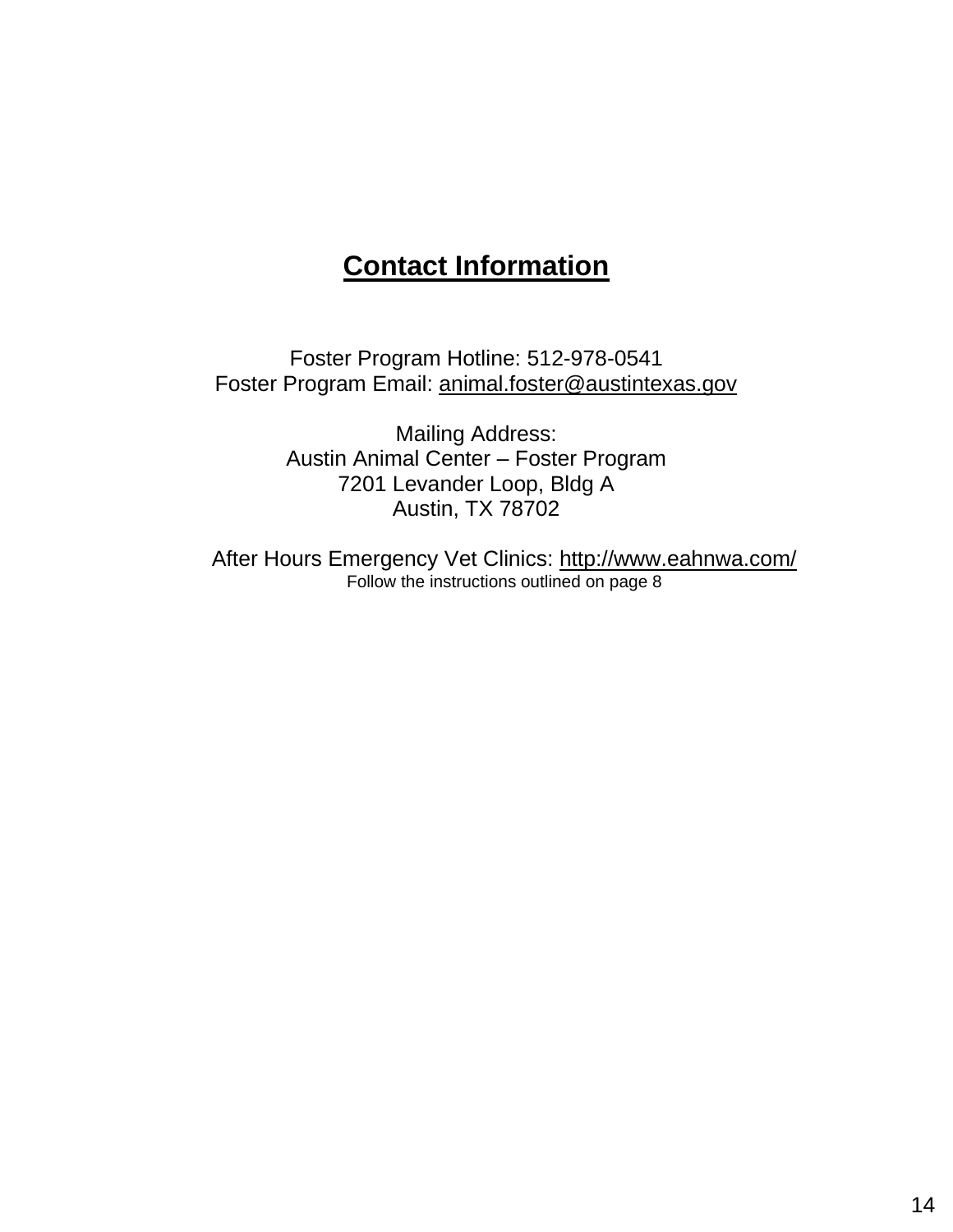I, \_\_\_\_\_\_\_\_\_\_\_\_\_\_\_\_\_\_\_\_\_\_\_\_\_\_\_\_\_\_\_, make the following statements and voluntarily enter into this Foster Care Agreement (hereinafter "Agreement") to provide temporary care as a foster caregiver for the Austin Animal Center ((hereinafter "AAC").

1. \_\_\_\_\_\_\_\_ I have never been convicted of animal cruelty, neglect, or abandonment. I agree to notify AAC if I am convicted of animal cruelty, neglect, or abandonment in the future.

2. \_\_\_\_\_\_\_\_ I agree to comply with all other federal, state and local laws that pertain to companion animals and pet ownership in the jurisdiction where I reside.

3. \_\_\_\_\_\_\_\_ I understand that AAC reserves the right to check on the welfare of my foster animal, which may include a visit to my foster home. I further understand that if AAC finds a direct and immediate threat to my foster animal, AAC may remove the animal from my care.

4. \_\_\_\_\_\_\_\_ I acknowledge that I have received a copy of the AAC Foster Care Manual ("Manual"), and that I have read the Manual. I agree to fully comply with the policies, guidance and requirements set forth in the Manual as applicable to my foster animal.

5. \_\_\_\_\_\_\_\_ I agree to not take my foster dog(s) or my foster cat(s) to dog parks, off-leash areas, daycare facilities, crowded public areas, or any similar locations, unless given prior approval by the AAC Foster Coordinator. I understand that I will be solely responsible for any injury or damage caused by my foster animal if I do not comply with this provision.

6. \_\_\_\_\_\_\_\_ I understand that AAC recommends that my foster animal(s) is to be kept separate from any other animals currently living in my home. I agree that if I choose to introduce my foster animal(s) to any other animal living in my home, I will be solely responsible for any illness or injury to other animals.

7. I agree that the animal(s) that I foster will reside in my home, will be kept as household pets, and will not be used for breeding.

8. \_\_\_\_\_\_\_\_ I agree to notify the AAC Foster Coordinator immediately by phone and in writing at 512-978-0541 and [Animal.Foster@AustinTexas.gov](mailto:Animal.Foster@AustinTexas.gov) immediately if my foster animal(s) becomes lost or separated from me.

9. Lagree to notify the AAC Foster Coordinator immediately by phone and in writing at 512-978-0541 and [Animal.Foster@AustinTexas.gov](mailto:Animal.Foster@AustinTexas.gov) if my foster animal demonstrates any aggressive behavior, including, but not limited to, biting a person or another animal.

10. \_\_\_\_\_\_\_\_ I agree to seek immediate medical attention if I am bitten by my foster animal, or if I receive any other physical injury resulting from interaction with my foster animal. I further agree to seek immediate medical attention for any member of my household who is bitten or suffers any other physical injury resulting from interaction with my foster animal.

11. \_\_\_\_\_\_\_\_ I agree to return my foster animal(s) at any time upon the request of the AAC Foster Coordinator or any AAC staff member.

12. \_\_\_\_\_\_\_\_ I agree to receive and respond to calls and emails concerning my foster animal(s), from AAC